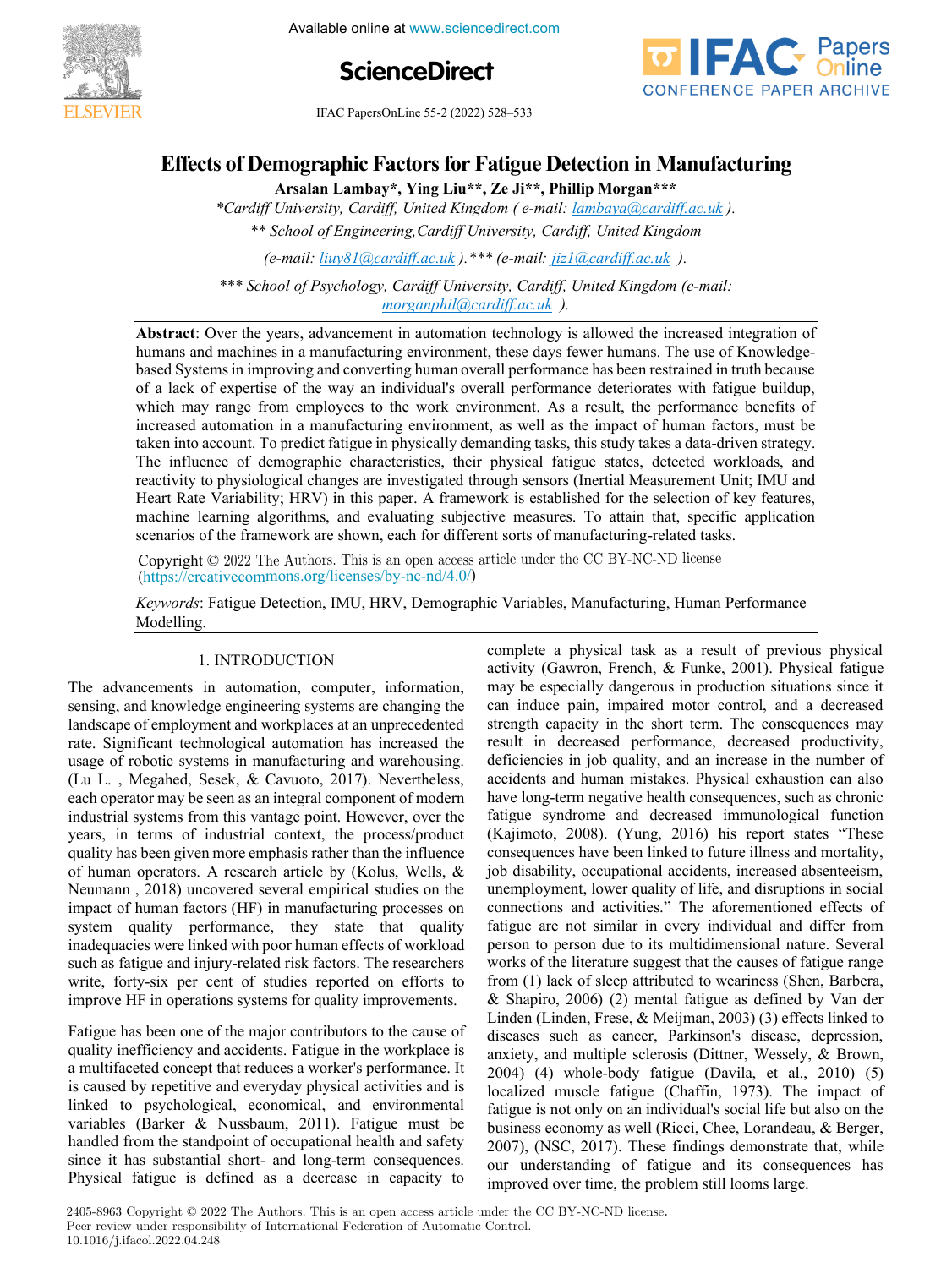There are now several ways for evaluating fatigue, which may be roughly classified into an objective and subjective evaluation (Balasubramanian, 2021). Objective fatigue evaluation tries to measure the quantitative consequences of exhaustion, whereas subjective fatigue assessment aims to capture the qualitative impacts that reflect the individual's viewpoint of the event.

# *2.1 Qualitative Fatigue Analysis*

2. RELATED STUDIES<br>
There are now several ways for evaluation galority be roughly classified into am objective evaluation (Fialasubarananaia, 2021). evaluation this to the assume the qualitative capitative capitative chan The questionnaire-based analysis is subjective in nature, with a self-report approach for assessing an individual's discomfort. These place a premium on the workers' emotions. Wiktorin et al. established a technique for assessing worker fatigue that included questionnaires and interviews (Wiktorin, Karlqvist, & Winkel, 1993). To evaluate human fatigue, the Swedish Occupational Fatigue Inventory (SOFI) uses a similar principle and takes into consideration five major factors: lack of desire, bodily pain, physical exertion, drowsiness, and energy/effort (Ahsberg & Gamberale, 1998). The 'Fatigue Scale for Motor and Cognition' (FSMC) is the most recent selfadministered questionnaire method for distinguishing between motor and cognitive fatigue (Calabrese, et al., 2009). These approaches take feeling into consideration, but they lack quick results and are limited to intermittent recording techniques, which are not helpful in real-time. The most frequently adopted and utilized is the 'Perceived Rating Exertion' scale, a tool used to quantify Muscle Fatigue, often known as the 'Borg Test' (Borg, 2004). Fatigue is determined by an individual's self-perceived assessment, which varies from person to person. Some of the alternative methods are by assessing the posture of the operator. In 1999, three posture-based analysis tools were developed: 'Posturegram,' 'Ovako Working Posture Analyzing System (OWAS)' as well as 'Quick Exposure Check' (Li & Buckle, 1999). However, these tools focused only on posture. Some focusing on musculoskeletal stress of hand movement coordination are 'Rapid Upper Limb Assessment (RULA) (McAtamney & Corlett, 1993), 'Hand-Arm-Movement Analysis' (HAMA), and 'PLIBEL (Stanton, N, Hedge A, Brookhuis K, Salas E, & Hendricks, 2004). These approaches were restricted to posture analysis and were not specific in diagnosing fatigue state. Alternatively, Williams and Rogers developed 'Muscle Fatigue Analysis' (MFA), which uses a similar premise but focuses on fatigue analysis (Rodgers, 2005). Overall the subjective measures have advantages of accurate fatigue predictions but have numerous disadvantages including use in real-time and are restricted to lab-based, and also did not consider different demographics of a person.

# *2.2 Quantifiable Fatigue Analysis*

As the name suggests, this type of analysis is data-driven via the use of sensors to collect metabolic changes about the body. These variations are observed by the sensor, and a machine learning system is utilized to identify an individual's fatigue level. EMG sensors, often known as electromyography, are the most commonly utilized. EMG records the electrical activity (pulse) generated by the central nervous system (motor units) under the skin. Isa et al. conducted a study in 2014 to investigate muscular fatigue in a manual material handling activity. Similarly, the Principal component analysis classification approach was applied to analyze upper arm fatigue using a fusion of EMG and 3D accelerometer (Brown, Bichler,, Fiedler, & Alt, 2016). Various approaches, including force plate sensors, motion capture cameras, and behavioural analysis, were also employed. To get better results, motion capture is sometimes paired with other invasive sensors and a machine learning system. (Kider , Pollock, & Safonova, 2011). This method is used in driver fatigue assessment. Pradip et al. used force sensors to estimate fatigue as an alternative and used the CUSUM algorithm. Force sensors in plates were utilized to measure ground and foot response forces. The disadvantage was that a large number of plates were necessary since a person moves in a straight continuous way, making it difficult for modelling to integrate successive plates. Alternative approaches for predicting fatigue includes using behavioural characteristics such as keyboard dynamics, gait, and so on. Such as wearable sensors, which are less intrusive and may be worn while working while causing less discomfort. Inertial Measurement Unit is a well-known example of wearable (IMU). It evaluates an individual's gait parameters to anticipate the onset of fatigue (Maman, et al., 2020). Although, It does not predict localized muscle fatigue which can be one of contributing reasons for fatigue. Objective analysis literature provides different machine learning models but does not include how many sensors are to be used and how demographics affect the results.

## *2.3 Demographic Characteristic Variables*

A significant number of studies have been conducted to investigate the function of fatigue in connection to chosen traditional demographic factors. There are not many pieces of research that have looked at the impact of a big variety of demographic variables at the same time, such as socioeconomic status, circadian cycle, and so on. (Milia, et al., 2011). Although the majority of the research examined in terms of driving accidents indicates correlations between an individual's demographic characteristics and tiredness, sleep length, and quality of work, they are far from conclusive in essence to how they affect when all taken into account. Normally, these studies fail to investigate the influence and weighting of each demographic variable on the dependent variable in the same research population. The research samples are lab-based samples that may not be appropriately representative of the population. (Milia, et al., 2011). As a result, in many cases, the literature is simply suggestive of methodological flaws, limiting one's capacity to be conclusive.

The differences in the kind of job done, degree of supervision, depth of training to work obligations, and specific sociodemographic characteristics between men and women confound knowledge of the association between sex and fatigue. Females from low socioeconomic positions were 1.4 times more likely to complain of fatigue than females from other socioeconomic strata, according to a study of 1180 Swedish employees. This link was not apparent in males. Within that study, the existence of kids at home was not taken into consideration of the impact on female employees' fatigue. (Fjell, Alexanderson, Nordenmark, & Bildt, 2008). Several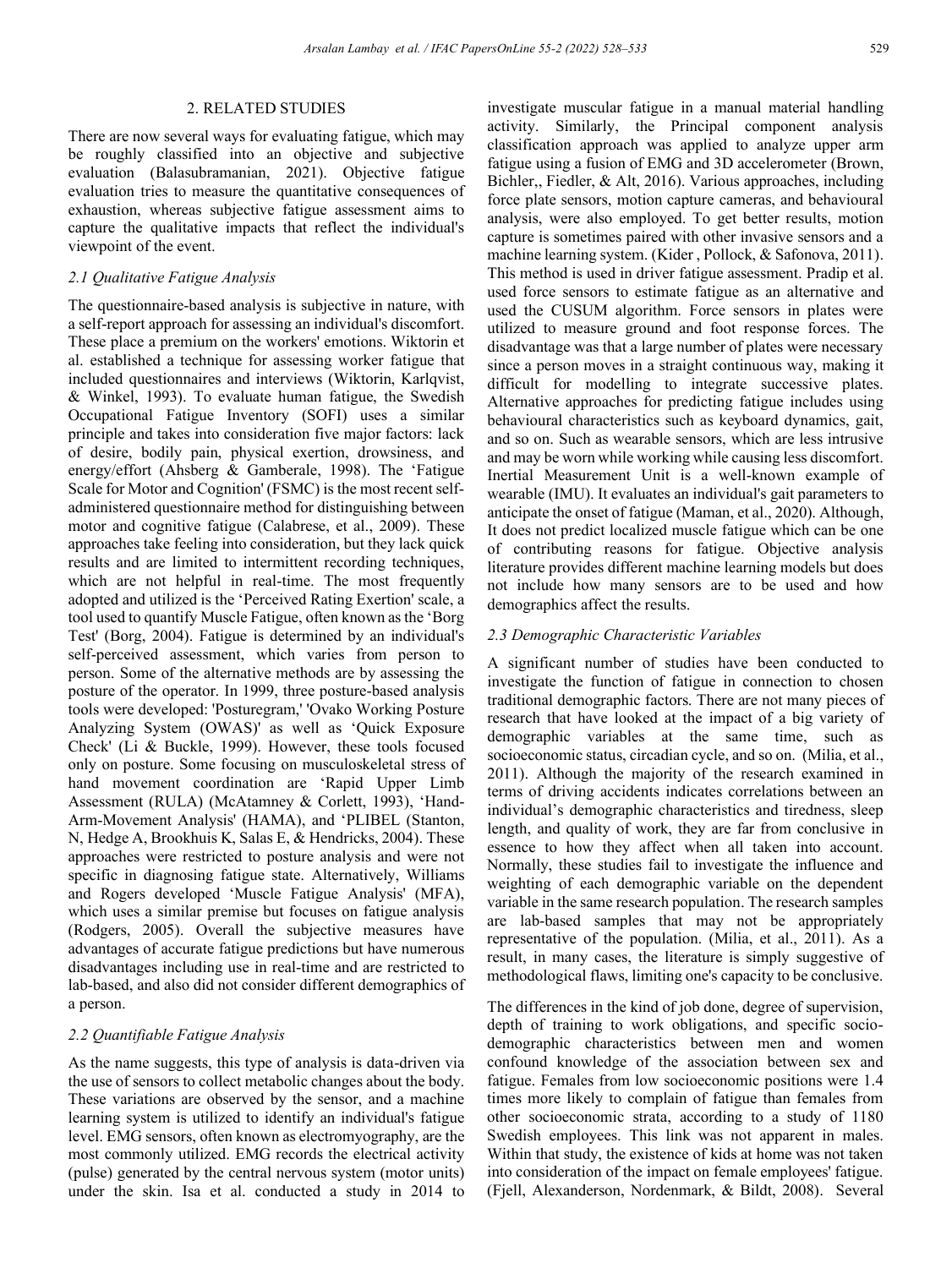studies consider sleep as one of the major contributors to fatigue feeling in individuals. Alternatively, the shift pattern is affected. Gender differences in 'total' working hours were compared in research. Women worked significantly more domestic hours per week than men, even though males worked more hours per week. Although logistic regression could not classify between gender differences in the total work-hours worked effectively. However, there was a link between total hours worked per week and lower work capacity in women. Although some research suggests that women take longer to recover from shiftwork than men, the difference is minor (Milia, et al., 2011) However, it's unclear if the disparity is truly sex-related, given women are more likely than men to sense and admit fatigue.

Age is also a widely researched demographic variable in many industrialized nations. Although fatigue is an issue for all ages of employees, it is more in the elderly. However, there is no set age for getting fatigued, but it is believed that the human body starts to get more fatigued as age increases. Most studies simply include age as a sequential variable. The dynamic interplay of an individual's cognitive and emotional resources (e.g., health, motivation), workplace (e.g., workload, work schedules), and social mores are characterised as job ability. (Milia, et al., 2011). The aforementioned causes show that age and fatigue are related. However, numerous studies contain methodological flaws that make it difficult to draw definitive conclusions about cause and effect, and because the association between age and fatigue can be altered by a range of factors. Overall, it is not clear how different demographics will affect a manufacturing environment.

#### 3. METHODOLOGY

#### *3.1 Human Fatigue Modelling*

As mentioned in section 1, many researchers have suggested the nature of fatigue is to be multifaced, sensation based according to an individual's perspective. In order to detect the onset of fatigue, machine learning models are used to classify between fatigue vs non-fatigued. Several authors suggest the amalgamation of multiple sensors. However, we argue whether we require multiple sensors for the detection of the onset of fatigue and which machine learning model works the best with different sensors. In order to find out, this study includes two stages in which hypothesized. 1) how do different machine learning models work with different sensors, i.e., how accurately can it detect the onset of fatigue with lesser sensors? How significant would it be to detect fatigue using one sensor (H2)? Stage one includes using different binary classifiers to classify between fatigue vs non-fatigue. Stage two includes using the results of classification and analyzing them to understand the significance of using one sensor. Figure one depicts the framework that has been proposed. To evaluate fatigue, a physical exertion job, such as manual material handling, is undertaken. This activity requires the user to perform a physically tiring task that includes pushing and pulling, picking up, bending, and walking. These tasks comprise the most commonly undertaken work in the manufacturing environment. This task involves repetitive actions and exertion of physical force. As the task progresses,

an individual's gait changes due to the onset of fatigue. This can be captured via the use of sensors.



Figure 1Framework of the impact of demographic variables.

The data for fatigue prediction comes from sensors that are connected to five different body locations and provide realtime data depending on physical activity. Wrist, Torso, Hip, Ankle and Heart Rate are the five components. These five body locations are the most affected due to the onset of fatigue. After that, the data is preprocessed to remove any missing/null values. As demonstrated in the framework, all of the data, including acceleration, jerk, and gait factors (step duration, step length, and so on), are combined with the demographics and anthropometric information of the people. This data collection is further separated into two parts: training and testing. To distinguish between fatigue and non-fatigued, the data is evaluated using a binary classifier machine learning model. Furthermore, it was established how many sensors are required to distinguish between fatigue and non-fatigued after categorising and analysing the machine learning model. Initially, in the framework, all five sensors were used to classify between fatigue vs non-fatigued. Then, with each iteration, a combination of four sensors was used, with one sensor being left out. Similarly, three sensors were used, with each iteration including a mixture of two sensors that were not part of the experiment. Analysis was then carried out employing a combination of two sensor data sets. Finally, only one sensor was employed. The classifier's output will be analysed further using statistical significance testing to determine the number of sensors necessary for fatigue prediction.

#### *3.2 Demographic Characteristic Analysis*

Through the construction of various machine learning models, it will help to classify between fatigue vs non-fatigue. However, as mentioned in section 2.3 many demographic variables are not considered during occupational fatigue. Demographic characteristic variables such as gender and age, which play a significant role in the onset of fatigue, does not show how the parameters change over time while sensors are used. Several anthropometric demographics of an individual such as weight, height, etc are not considered while predicting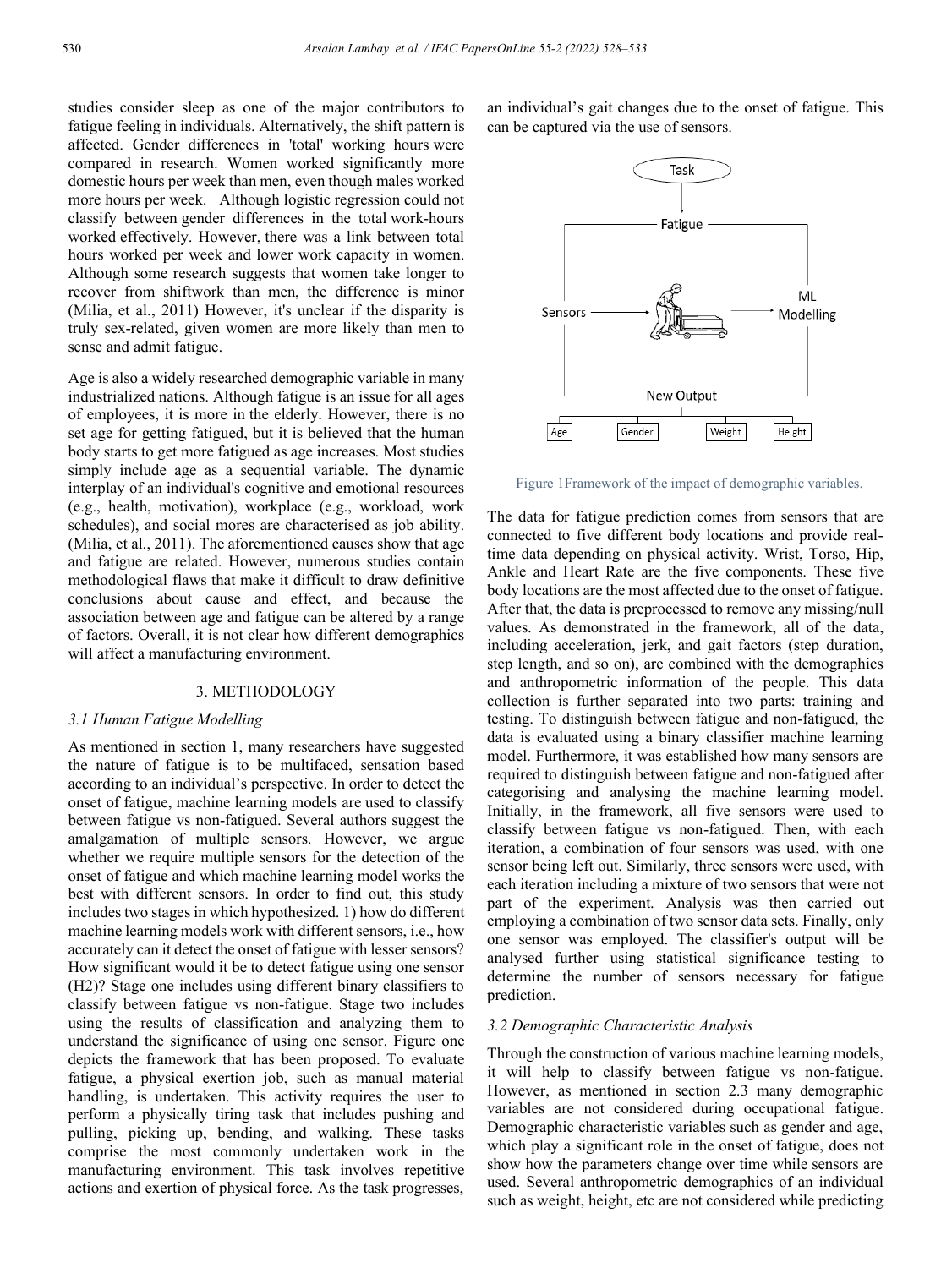fatigue. Furthermore, there is less evidence of how this will affect the onset of fatigue. For example weight, obesity is one of the causes of fatigue which could change the perception of individual fatigue. These parameters are not considered and their significance is not evaluated. In this section, we evaluate the significance of how different demographic variables have an impact on the onset of fatigue(H2). How does the perceived rating of an individual change with respect to the changes in the input sensor data(H3). Hence, we use exploratory statistical data analysis for examining the different demographic characteristics and how they affect an occupational task. It included significance testing to understand how significant are age, gender, weight, height, and body mass index in the onset of fatigue.

# 4. PRELIMINARY STUDY

## *4.1 Data Set Construction*

The participant wore an Inertial Measurement Unit (IMU). Throughout the exercise, the IMU collected data at a rate of 51.2 Hz*.* A total of 4 IMU sensors were used which were placed at the wrist, hip, torso, and ankle. Additionally, a heart rate monitor (HR) was used throughout the experiment and was placed on the chest via an elastic strap belt. The study was completed by a group of 14 people. The individuals' average and standard deviation ages were 37.6 (16.7) years, the weight of 74.2 (14.4) kg, and height 170.8 (9.2) cm. There were seven men and seven women among the participants. These participants were a mix of students with prior experience performing manual activities and local employees, as is common in much ergonomic research (Baghdadi, et al., 2021) The task involved was a manual material handling activity. The task was divided into three stages; a) Picking up the weights(Boxes), b) Loading the weights onto a trolley and c) pulling the weights along the pathway and repeating it. The entire duration of the task lasted 180 mins without any breaks. In between the task, the participants gave their rating of perceived exertions (RPE) which was designed according to the Borg test.

## *4.2 Experiment*

Machine Learning models are employed to classify between fatigue stave vs non-fatigued state to the sensory data acquired by participants. This helps to understand the state of the participants from the sensors employed. There were seven models used to classify. They are a) Decision Tree (DT) b) Random Forest (RF) c) Gradient Boosting (GB) d) Naive Bayes (NB) e) K-Nearest Neighbor (KNN) f) Logistic Regression (LR) g) Support vector machine (SVM). These seven models are used to classify because it was used and recommended in many pieces of literature (Rescio, Leone, & Siciliano, 2018) (Maman, et al., 2020). Additionally, these classifiers are known for handling sporadic datasets and dichotomous outcomes. To evaluate the performance of these machine learning models accuracy metrics were used. This score may be used by us to assess if the model is equally capable of predicting fatigued and non-fatigued states.

#### *4.3 Statistical Analysis.*

Statistical significance was evaluated on all dependent responses using separate repeated-measures analysis of variance (RM ANOVA), with significance stated  $\alpha$  = 0.05 and marginal significance 0.5. (i.e.  $0.05 < \alpha < 0.01$ ). A singlefactor analysis of variance test was run to understand the significance of using only one sensor, i.e. to check whether the hypothesis mentioned in the above section (3.1) was true and had significant evidence. Secondly, we hypothesized that demographic characteristic variables (gender, age, height, and weight) had an impact on the sensor-based development for the prediction of fatigue (H2). To evaluate separate RM ANOVA tests were performed to test the effect of all the independent variables of the demographic characteristic. This helped to understand the impact of demographic characteristic variables on the prediction of fatigue. Thirdly linear regression analysis was performed to understand how the subjective fatigue rating changes to sensor-based changes.

# *4.4 Human Fatigue Model Performance*

Table 1 shows the results for the machine learning model performed on the fatigue data sets. This showed that the Torso sensor worked out to be the best when employed with the Random Forest algorithm compared to the rest of them.

**Table 1. One Sensor Used** 

| <b>Sensors</b><br>Used                   | DT   | <b>RF</b> | <b>GB</b> | NB   | <b>KNN</b> | LR   | <b>SVM</b> |  |  |  |
|------------------------------------------|------|-----------|-----------|------|------------|------|------------|--|--|--|
| <b>TORSO</b>                             | 0.65 | 0.91      | 0.79      | 0.80 | 0.80       | 0.80 | 0.69       |  |  |  |
| <b>ANKLE</b>                             | 0.60 | 0.75      | 0.81      | 0.51 | 0.65       | 0.56 | 0.54       |  |  |  |
| <b>HIP</b>                               | 0.69 | 0.85      | 0.82      | 0.64 | 0.86       | 0.66 | 0.65       |  |  |  |
| <b>WRIST</b>                             | 0.69 | 0.69      | 0.65      | 0.67 | 0.69       | 0.75 | 0.71       |  |  |  |
| All 5 Sonsor Head<br>$_{\text{Table 2}}$ |      |           |           |      |            |      |            |  |  |  |

**Table 2. All 5 Sensor Used**

| LR – | $DT$ RF GB |  | NB KNN SVM                                              |  |
|------|------------|--|---------------------------------------------------------|--|
|      |            |  | $0.814$   0.851   0.957   0.925   0.740   0.814   0.754 |  |

Similarly, when a combination of two sensors was used, the ankle and hip sensor gave the best results by achieving the highest accuracy of 0.95 followed by torso and hip, which gave the accuracy of 0.94. The algorithm used for these results was Random Forest. Additionally, ankle and hip combined sensors also performed well with the Gradient Boosting algorithm by achieving an accuracy of 0.92. The results for the combination of three and four sensors also gave a similar result, with the best combinations of the wrist, hip, and torso and ankle, hip, wrist, and torso respectively. Lastly when all five sensors were used RF and GB performed the best as shown in table 2. However, the results of the single factor ANOVA test showed that there was no significant evidence of using only one sensor. The 'p-value' was  $0.081$  compared to  $\alpha$  0.05. This proves that only one sensor cannot be used to predict fatigue.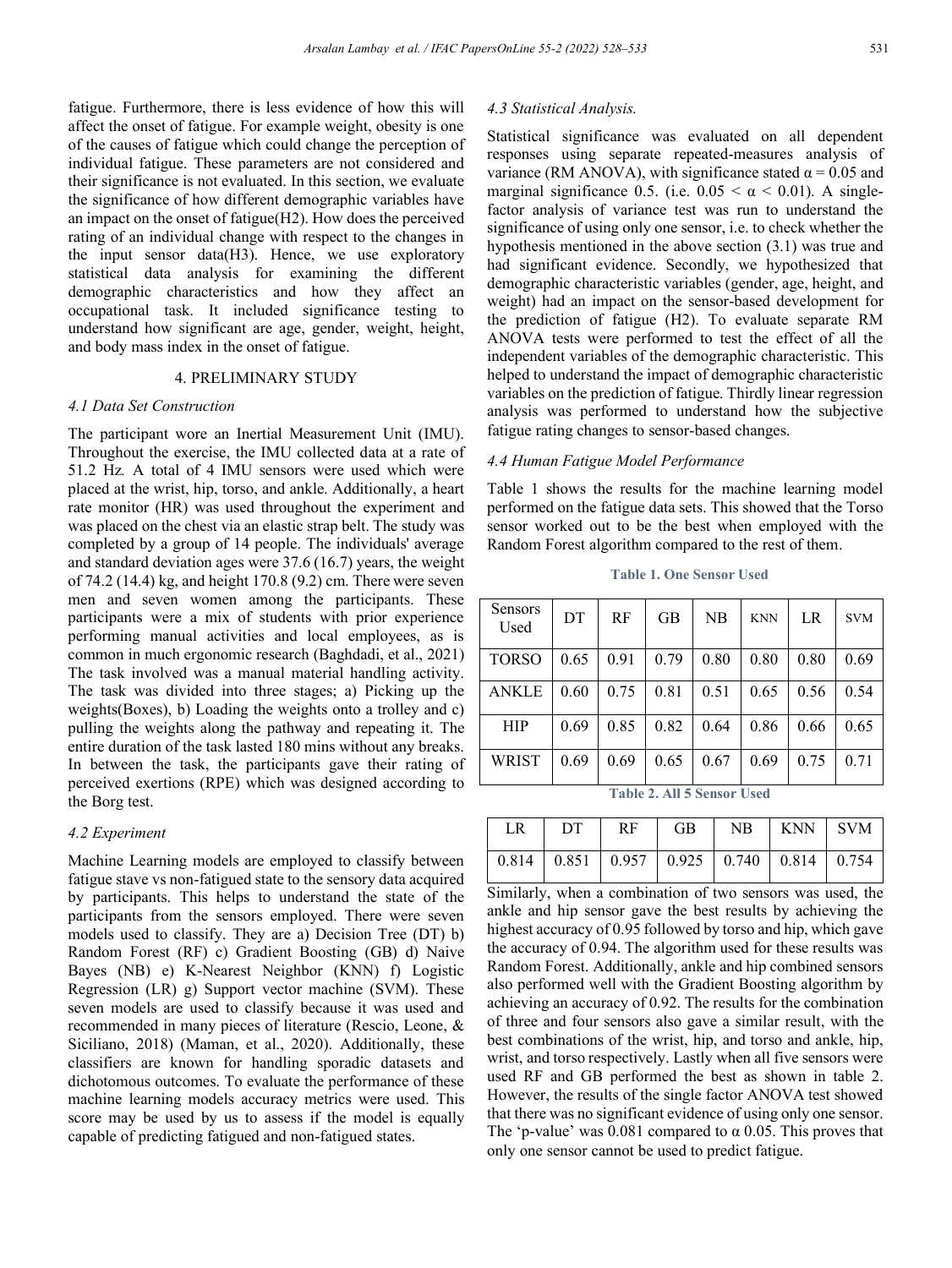### *4.5 Impact of Demographic Characteristic Variables*

The demographic characteristic variables showed a significant impact on the development of fatigue during the activity. The p-value showed an impact of 0.0475 as compared to  $\alpha$  of 0.05 i.e., 0.0475<0.005. This showed that as the demographic variable of an individual changes the fatigue level changes as well. It was observed that females get more fatigue as compared to males in the manual material handling activity. The graph images below show the difference in the fatigue level.



Figure 2 Fatigue level in female participants.



Figure 3 Fatigue level in male participants.

However, the graph above shows that the age group between 20 to 30 displayed higher fatigue as compared to the other cluster of age groups.

# *4.3 Subjective Responses*

Linear regression analysis was performed to understand how the subjective fatigue rating (RPE) changes concerning sensorbased changes. Additionally, it shows how individual gait characteristics change over the duration of the activity concerning the individual's subjective rating. As fatigue is sensation-based and it purely depends on how an individual feels this impacts its gait characteristics as well. This shows that with every increase in the subjective fatigue rating the impact on the work and the gait characteristic increase which can cause less efficiency in work. The linear regression analysis showed that the coefficient linear relationship of the average step time and the number of steps taken has a negative value of -0.401 and -0.0268 respectively. This shows that as the fatigue increases the time taken to complete the steps and the number of steps decreases. This eventually will affect the time taken to complete the task and will have decreased efficiency. However, the coefficient of linear regression analysis for the distance of step is a positive value, which is 4.026. This shows that as the fatigue increase during the activity the person tends to increase the distance between its steps. Thus taken larger steps during the task as the fatigue increases. This shows that it has an increase in its fatigue level and the step distance taken. Furthermore, the leg rotational velocity and the leg rotational position also have negative value which is -0.021 and -0.641. This has an impact on the velocity generated by the leg for walking decrease as the fatigue increases. Thus, the individual will take more time to come to the task as the work progress and also impact his fatigue level. In addition to that, the mean foot oscillation also shows an increase as the fatigue increases. In essence, the changes in the sensor from the hip it has a consequential impact on the individual subjective fatigue rating.

# 5. DISCUSSION

In this study, data from 5 sensors (4 X IMU and 1 HR) from a manual material handling task was investigated for three main studies: a) Which machine learning model performs the best for binary classification and how many sensors are required to classify a fatigued and a non-fatigued state of an individual b) how the demographic characteristic variables of an individual impact the fatigue prediction and c) how does an individual subjective fatigue rating changes to the sensor-based changes and the gait parameter of the individual. Furthermore, how does it impact the work and fatigue state of the individual. The key takeaways for this study: Fatigue classification cannot be carried out through one sensor as the evidence shows through the ANOVA testing and as stated in (Maman, et al., 2020) that only one sensor is enough to detect fatigue. However, the results from it are just marginally above the threshold i.e. the p-value compared to α, and thus cannot be substantial to predict the level of fatigue state an individual in complex tasks.

The demographic characteristic variables such as gender, age, weight, and height directly impact the amount of fatigue induced during physical activity. It is observed that females get more fatigue as compared to the male participants. The younger age group (20-25) of people are more fatigued during the activity as compared to the people from the higher age group, this may be due to lesser experience. A year of experience was not considered. The subjective fatigue rating of an individual showed the changes in the gait and sensorbased changes on an individual. Such as, when the fatigueinduced increase as the duration of the task increases the gait parameters change as well. Like the walking speed and the velocity of the leg, rotation is impacted when fatigued i.e. the velocity and the average step time decrease. This can impact the efficiency of the task to be completed.

#### 6. CONCLUSIONS

The current study was designed to examine how different demographic variables affect fatigue prediction. Additionally, we examined if only one sensor could be used to classify between fatigue vs non-fatigued state. Lastly, how subjective fatigue rating changes as per the changes in the sensor data. There were seven machine learning algorithms employed to perform a binary classification among which Random Forest